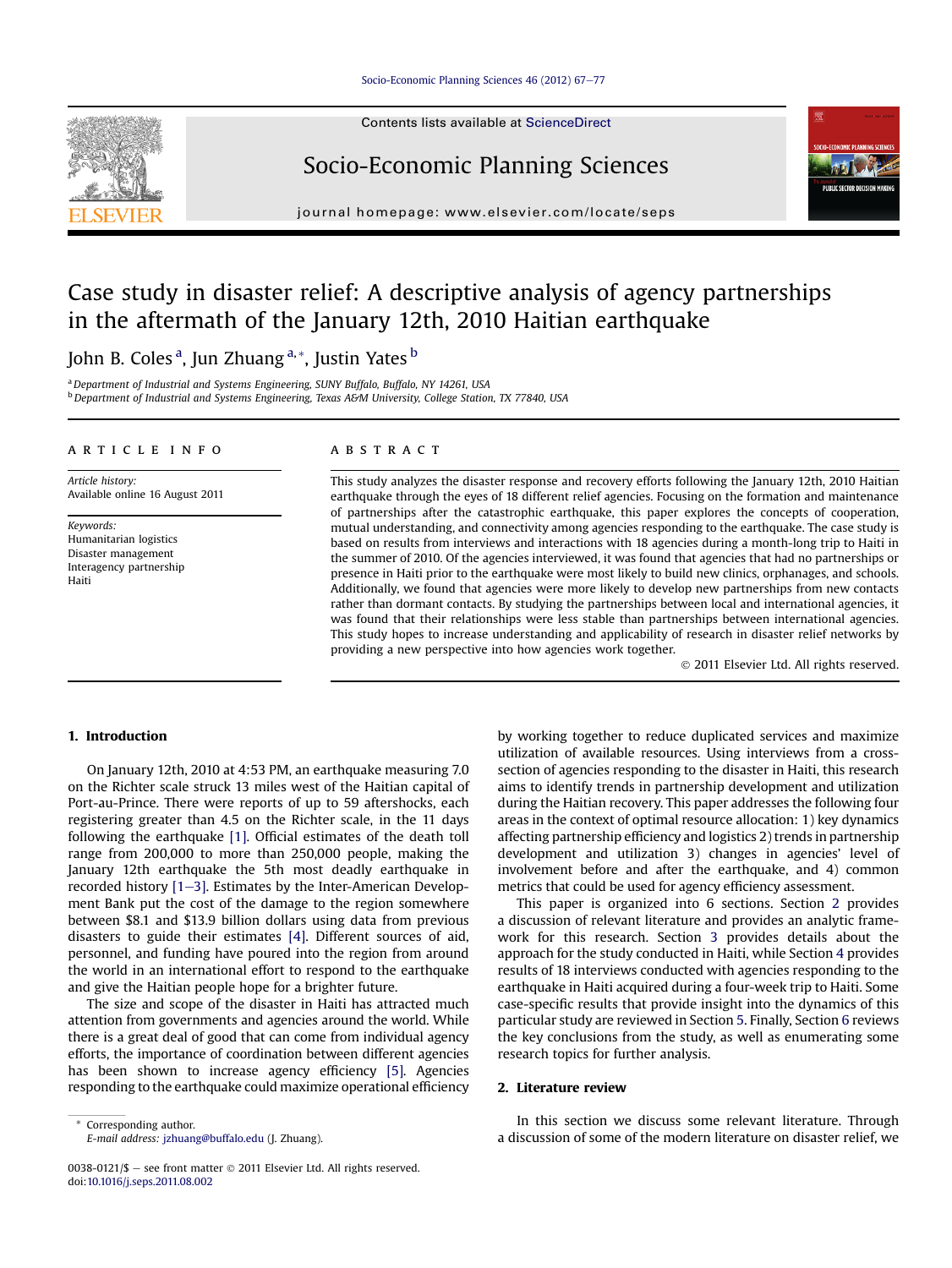<span id="page-1-0"></span>provide evidence that this study adds context and greater understanding to knowledge about disaster relief operations by refocusing on the agencies that respond. In this review we explore literature on partnerships between organizations from beginning to end. We also provide new context for the discussion by examining the impact that disasters and relief work can have on such partnerships.

#### 2.1. Interagency cooperation

Interagency cooperation among different responding entities is a critical component of effective response operations. This has been identified as a significant factor in disaster response operations following recent disasters such as hurricane Katrina and the Indian Ocean tsunami [\[5,6\]](#page--1-0). Interagency cooperation has also been discussed in work on improving the work of the US military in Afghanistan and Iraq as part of a holistic exit strategy [\[7\].](#page--1-0) Despite this factor having been identified in previous research, it has not been well defined or expanded on sufficiently, and a more complete understanding of the dynamics within effective partnerships remains under development. Kapucu's work [\[8\]](#page--1-0) following the September 11th, 2001 (9/11) attacks in the United States provids significant insight into the functionality of inter-agency partnerships. Additionally, it also identifies a lack of prior communication and a lack of trust as two of the most common reasons for communication challenges. Effective inter-agency cooperation is especially important when there is a severe lack of governmental oversight and regional management [\[9\]](#page--1-0).

#### 2.2. Common understanding in partnerships

In order for agencies to effectively coordinate their activities, there needs to be a common language and understanding of operational approach, resource allocation, and of an agency timeline. Bryson, Crosby, and Stone [\[10\]](#page--1-0) state that since conflict will likely occur at some point or another in a partnership, these collaborative efforts are more likely to succeed if mechanisms are put in place early to "equalize power" in the relationship. Wishart [\[11\]](#page--1-0) noted that agency representatives saw the best partnerships come out of relationships where those involved treated all others as equal rather than subordinate. Mitchell reported that the need for active partnerships has become widely recognized and accepted in the emergency response community [\[12\].](#page--1-0) He argued that "Partnerships that are solely marriages of interests are easily sundered by events; those based on something more substantial  $-$  like expansive, compelling ideas  $-$  are likely to prove more durable [\[12\].](#page--1-0)" However, the dynamics that help control these partnerships effectiveness has not been previously documented following a major disaster recovery operation. This work aims to provide an extensive case study to explore some the potential trends in how agencies perceive each other during a disaster relief operation.

### 2.3. Emergent agencies

Studies of other major disasters, such as hurricanes Katrina and Rita, in addition to the 9/11 attacks, provide insight into the dynamics of inter-agency relationships during the response and recovery phases. New agencies are often formed in the wake of a large-scale disaster [\[9,13\],](#page--1-0) and must be considered by public officials [\[14\]](#page--1-0) in the development of any holistic response model. Though these agencies have the potential to add more resources or a new perspective in the wake of a disaster, they also vary greatly in terms of reliability and efficiency. They often develop in order to meet some need, which the leaders believe to be unmet [\[13,14\]](#page--1-0) and are often received with skepticism in the field by older, more experienced agencies. Mhatre, Wenger, and Prater [\[15\]](#page--1-0) observed that though emergent agencies are an integral part of the immediate work following a disaster (the response phase), they can just as quickly collapse, failing to survive as a useful part of the longterm recovery. In this study we explore the concept of emergence and expansion of these new agencies to see how they contribute and what kind of partnerships they tend to form.

#### 3. Research objective and approach

The research approach and framework was derived from firsthand information about emergency management practices. Immediately after the earthquake occurred in Haiti, the research team began exploring possible avenues to enter the country to collect data from agencies responding to the disaster. The research team developed a survey and an interview script in partnership with agencies actively involved in the field of emergency management. To collect accurate data on circumstances in Haiti, and develop rapport with responding agencies, a member of the research team went to Haiti. Meeting agency representatives in person and conducting interviews in the field helped to increase research credibility, diversify the types of data shared, and increase the volume of information collected.

# 3.1. Terminology defined

In order to provide the reader with a consistent lexicon for this paper, this section explicitly defines some of the key words used in our discussion.

- Agency: An organization that provides some service or product. In this paper, we use the term generally to reference profit, non-profit, governmental, military, or volunteer organizations.
- Benefit: A specific functionality, resource, or methodology available through a partnership. This benefit may be achieved through a single partnership, multiple partnerships, or internally with varying degrees of efficiency.
- Contact: Defined in this paper as a loose relationship between agencies or personnel in agencies where no sharing of resources is taking place, nor is any information shared regarding operations, on a regular basis.
- Cooperation: Interaction between agencies that does not require sharing of any resources, but provides for increased efficacy in both operations primarily through communication and potentially sharing other information.
- Disaster Recovery: The long-term process of removing debris, rebuilding, and returning to "normalcy."
- Disaster Response: The initial pouring of supplies and relief and remediating of any remaining hazards from the initial disaster.
- FBO: Faith Based Organization. Generally considered a type of NGO with a special focus on a particular religion or belief structure. Churches and other agencies that are established with a specific location-centric focus are not considered International FBOs.
- NGO: Non-Governmental Organization. Such agencies are nonprofit in the United States and are separate from a for-profit corporation. For this paper we use NGO to mean Non-Governmental Organizations from other countries.
- Partnered Agency: An agency that has partnerships in Haiti and provides a service, aid, personnel, or other services to an agency currently active and present in Haiti.
- Partnership: A partnership is a relationship that provides information, service, money, or other resources to two or more agencies involved in the partnership.